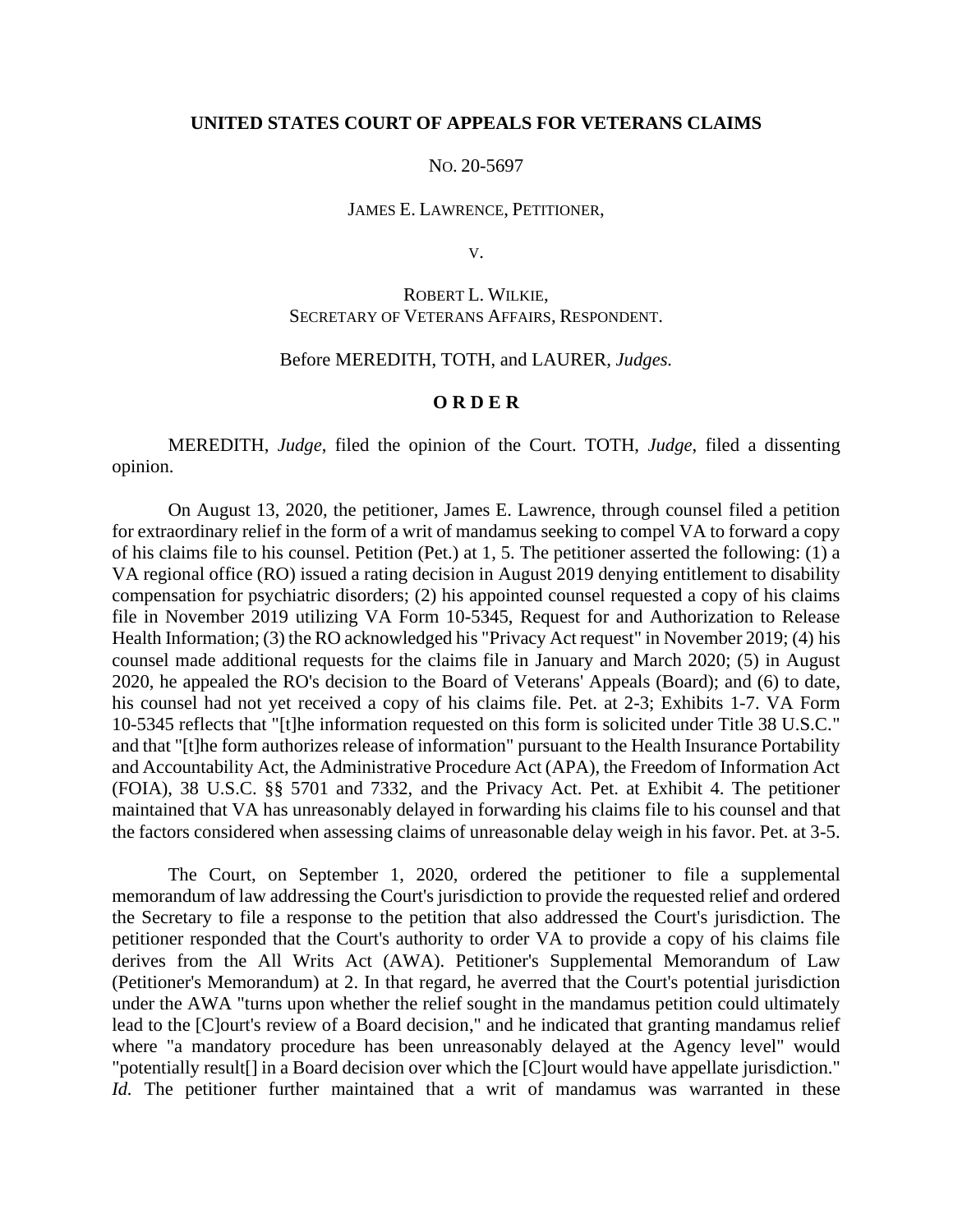circumstances because VA is the sole custodian of his records, he has an indisputable right to his records pursuant to 38 C.F.R. § 1.577, and he cannot properly pursue his disability claims at the Agency without his claims file. *Id.* at 3-5.

The Secretary countered that the petitioner has not shown that the Court has jurisdiction to provide the requested relief. Secretary's Response to the Court's September 1, 2020, Order (Secretary's Response) at 1-6. The Secretary first argued that the petitioner failed to "explain how the petition will lead to a final Board decision over which the Court will have jurisdiction." *Id.* at 2. In that regard, the Secretary noted that the petitioner has not argued that he sought his claims file beyond a Privacy Act and FOIA request, the matter before the Court pertains to a FOIA request for the claims file, and the petitioner's contention is contrary to the Court's precedent rejecting jurisdiction over matters of the Secretary's compliance with FOIA requests. *Id.* at 3-5 (citing *Struck v. Principi*, 15 Vet.App. 213, 215 (2001) (per curiam order), and *Mangham v. Shinseki*, 23 Vet.App. 284, 289 (2009)). The Secretary further maintained that, although the petitioner argues that the claims file contains evidence related to his disability claims, he has not explained how a delay in providing the claims file impedes the appellate process. *Id.* at 5. Last, the Secretary responded that, even assuming the Court has jurisdiction over the petition, the petitioner has not demonstrated a clear and indisputable right to the writ. *Id.* at 6-8. Specifically, the Secretary argued that there has not been complete inaction by VA because the Agency has acknowledged the petitioner's request<sup>1</sup> and the petitioner has not shown that he lacks alternative means to obtain relief; he filed a Notice of Disagreement opting to attend a Board hearing and therefore any allegation regarding the duty to assist may be addressed by the Board in the normal course of the appeal. *Id.*

On October 1, 2020, the matter was referred to a panel of the Court to determine whether the Court has jurisdiction to provide the relief sought by the petitioner, and on October 26, 2020, the Court granted the petitioner's motion for leave to file a reply to the Secretary's Response. Regarding the Court's jurisdiction, the petitioner maintained that the Secretary's interpretation of the AWA "leaves claimants in a proverbial catch-22 situation, depriving them" of access to records necessary to pursue their claims. Petitioner's Reply at 4. He further challenged the Secretary's reliance on *Struck* and *Mangham* and argued that "the [C]ourt's terse dicta [in *Struck*] in response to a *pro se* [appellant]'s inartful pleading hardly constitutes a considered holding." *Id.* at 4-5.

### A. All Writs Act Authority

Pursuant to the AWA, the Court has the authority to issue extraordinary writs in aid of its prospective jurisdiction. 28 U.S.C. § 1651(a). "[J]urisdiction to issue a writ of mandamus pursuant

<sup>1</sup> The Court notes that the Secretary relied on *Stratford v. Peake*, 22 Vet.App. 313, 314 (2008) (per curiam order), in which the Court found that the petitioner had not shown that VA was refusing to comply with his FOIA and Privacy Act request because the Board, 3 months later, notified him that his request was forwarded to the RO for reply and/or processing. Because the Court seems to have assumed jurisdiction in *Stratford* and offered no explanation for that action, we do not consider ourselves bound by that assumption. *See Harms v. Nicholson*, 20 Vet.App. 238, 245 (2006) (en banc) (citing *United States v. L.A. Tucker Truck Lines, Inc.*, 344 U.S. 33, 38 (1952) (concluding that an issue not "raised in briefs or argument nor discussed in the opinion of the Court" would not be taken as "binding precedent on th[e] point")), *aff'd*, 489 F.3d 1377 (Fed. Cir. 2007); *see also L.A. Tucker Truck Lines, Inc.*, 344 U.S. at 38 (noting that "th[e] Court is not bound by a prior exercise of jurisdiction in a case where it was not questioned and it was passed sub silentio").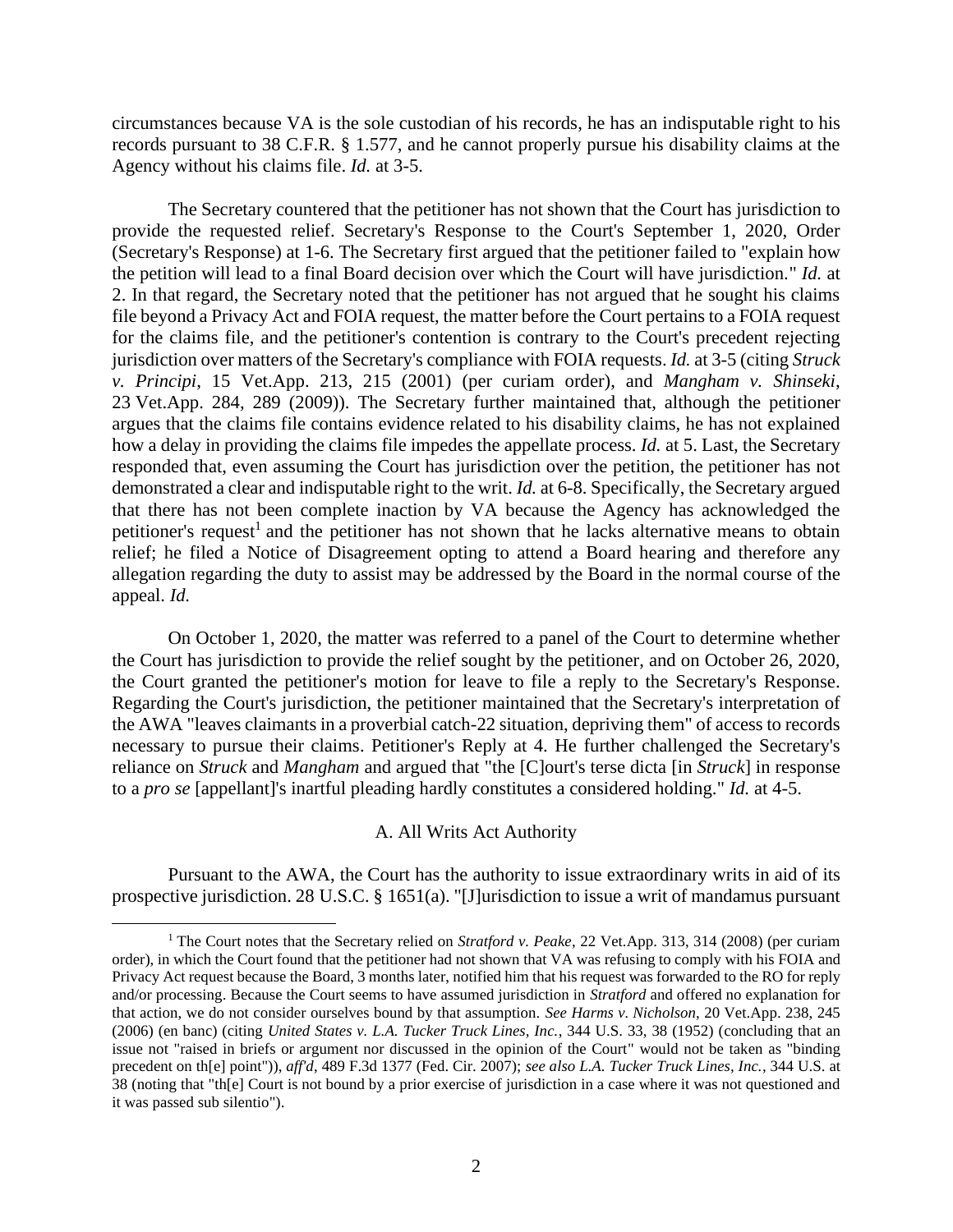to the AWA relies upon not *actual* jurisdiction but *potential* jurisdiction." *In re Fee Agreement of Cox* (*Cox I*), 10 Vet.App. 361, 370 (1997), *vacated on other grounds sub nom.*, *Cox v. West* (*Cox II*), 149 F.3d 1360 (Fed. Cir. 1998).

This Court's appellate jurisdiction derives exclusively from statutory grants of authority provided by Congress and may not be extended beyond that permitted by law. *See Christianson v. Colt Indus. Operating Corp.*, 486 U.S. 800, 818 (1988). Hence, it is well established that the AWA does not extend this Court's jurisdiction. *See Cox II*, 149 F.3d at 1363; *see also Heath v. West*, 11 Vet.App. 400, 402-03 (1998). Because the AWA "is not an independent basis of jurisdiction, . . . the petitioner must initially show that the action sought to be corrected by mandamus is within [the] court's statutorily defined subject matter jurisdiction." *Baker Perkins, Inc. v. Werner & Pfleiderer Corp*., 710 F.2d 1561, 1565 (Fed. Cir. 1983); *see Pennsylvania Bureau of Corr. v. U.S. Marshals Serv.*, 474 U.S. 34, 43 (1985) (noting that the AWA "is a residual source of authority").

The Court's appellate jurisdiction is governed by section 7252 of title 38, U.S.C., which provides that the Court "shall have exclusive jurisdiction to review decisions of the Board." 38 U.S.C. § 7252(a). The Board, in turn, has jurisdiction to consider "[a]ll questions in a matter which under section 511(a) of . . . title [38] is subject to decision by the Secretary." 38 U.S.C. § 7104(a). And, pursuant to section 511(a), "[t]he Secretary shall decide all questions of law and fact necessary to a decision by the Secretary under a law that affects the provision of benefits by the Secretary to veterans or the dependents or survivors of veterans." 38 U.S.C. § 511(a). Therefore, the Court's jurisdiction to issue the order sought by the petitioner pursuant to the AWA depends on whether the grant of the petition could lead to a Board decision over which the Court would have jurisdiction. *See Cox I*, 10 Vet.App. at 371.

As an initial matter, answering that question requires the Court to consider, and the petitioner to show, that the case "arises 'under a law that affects the provision of benefits.'" *Bates v. Nicholson*, 398 F.3d 1355, 1359 (Fed. Cir. 2005) (quoting 38 U.S.C. § 511(a)); *see McNutt v. Gen. Motors Acceptance Corp. of Ind.*, 298 U.S. 178, 188-89 (1936) (The ultimate burden of establishing jurisdiction rests with the party seeking the exercise of jurisdiction in his favor.); *Bethea v. Derwinski*, 2 Vet.App. 252, 255 (1992). The petitioner also must show that VA's actions in question could be the subject of a Board decision, *Yi v. Principi*, 15 Vet.App. 265, 267 (2001) (per curiam order) (holding that the Court "lacks appellate jurisdiction over any issue that cannot be the subject of a Board decision"), and that this Court would have subject matter jurisdiction to consider a Board decision on that matter, *see, e.g., Wanner v. Principi*, 370 F.3d 1124, 1129-31 (Fed. Cir. 2004) (discussing a matter that had been removed by statute from the Court's jurisdiction).

### B. Privacy Act and FOIA

As indicated above, the petitioner submitted VA Form 10-5345 and asks the Court to compel the Secretary to fulfill his request by providing not only his claims file, but also medical records including health summaries, inpatient discharge summaries, progress notes, operative and clinical procedures, lab results, radiology reports, and lists of active medications. *See* Pet. at Exhibit 4. Although that form also references other authorities, the RO construed the petitioner's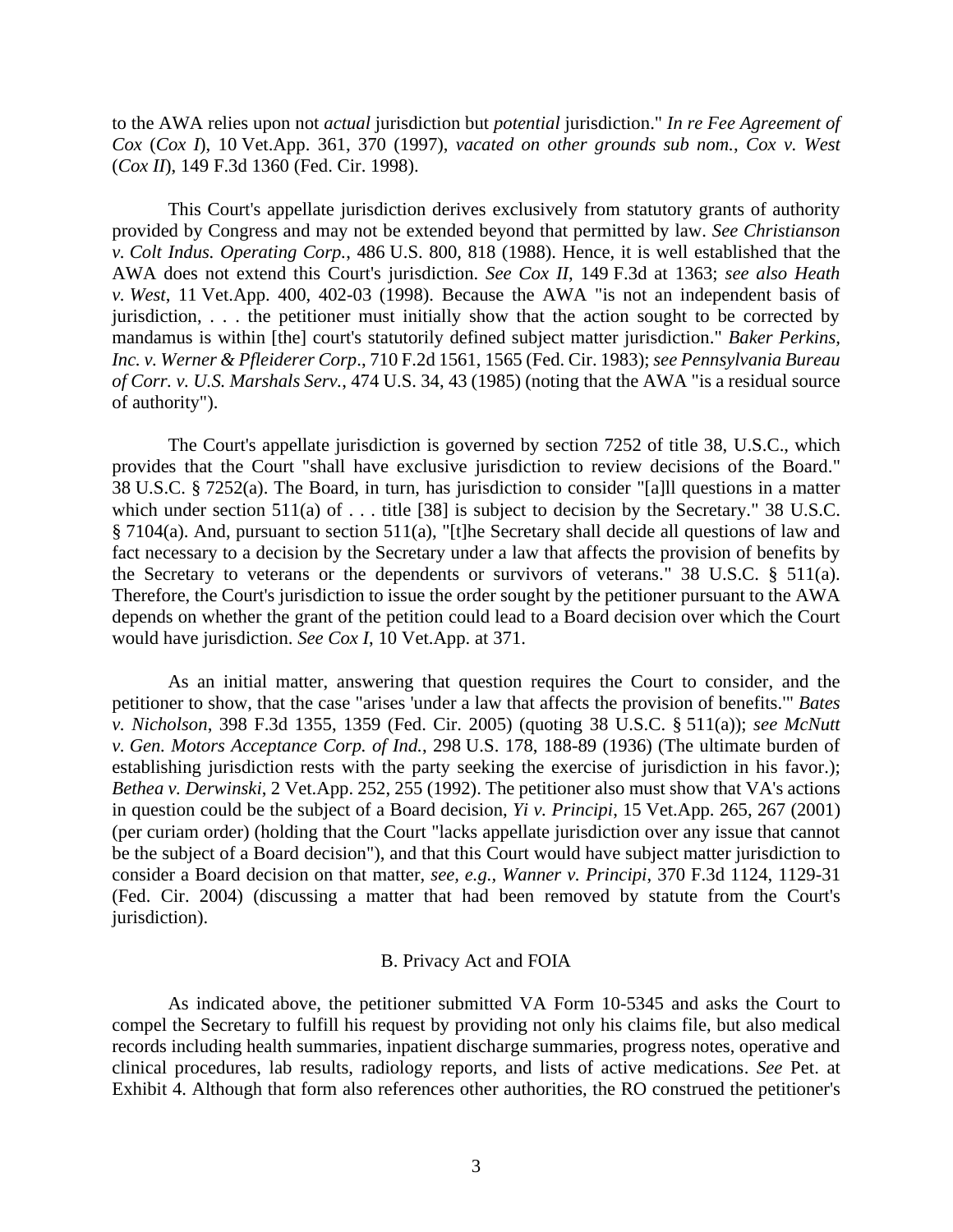Form 10-5345 request as a Privacy Act request—a characterization that his counsel acknowledged in follow-up correspondence with the RO. *See* Pet. at 2, Exhibits 4-7. Before the Court, he does not allege that he sought to obtain his claims file and related documents other than pursuant to the FOIA or the Privacy Act, nor does he contest the Secretary's assertion to that effect. *See* Secretary's Response at 5; Petitioner's Reply at 2-5. Indeed, the petitioner avers that his right to obtain the requested documents derives from 38 C.F.R. § 1.577, part of VA's series of regulations implementing the Privacy Act. Petitioner's Memorandum at 3-5; *see* 38 C.F.R. §§ 1.550(b), 1.562 note (2020) (each noting that §§ 1.575-1.584 pertain to Privacy Act records). Consequently, even though the petitioner seeks his records in pursuit of a VA disability benefits claim,<sup>2</sup> we will address only whether we may issue a writ compelling VA to fulfill his request under the Privacy Act and the FOIA.

The Privacy Act "regulate[s] the collection, maintenance, use, and dissemination of information by [federal] agencies" and provides a private cause of action against federal agencies for violating its provisions. *Doe v. Chao*, 540 U.S. 614, 618 (2004) (quotation marks omitted); *see*  5 U.S.C. § 552a(g)(1). The Privacy Act allows an individual or his authorized representative to

<sup>&</sup>lt;sup>2</sup> Although 38 U.S.C. § 5701 provides that the Secretary must make certain disclosures to a claimant or duly authorized agent or representative of a claimant and the Court has held that it is a law affecting the provision of benefits, *Rosinski v. Shulkin* (*Rosinski I*), 29 Vet.App. 183, 189 (2018) (per curiam order), the Court will not today address the import of section 5701 because the represented petitioner does not acknowledge that provision or make any arguments pertaining to it, despite multiple opportunities to meet his burden to establish the Court's jurisdiction over the matter. *See United States v. Sineneng-Smith*, 140 S. Ct. 1575, 1579 (2020) ("[A]s a general rule, our system 'is designed around the premise that [parties represented by competent counsel] know what is best for them, and are responsible for advancing the facts and argument entitling them to relief.'") (second alteration in original) (quoting *Castro v. United States*, 540 U.S. 375, 386 (2003) (Scalia, J., concurring in part and concurring in judgment)); *see also Robinson v. Peake*[, 21 Vet.App. 545, 554 \(2008\)](https://1.next.westlaw.com/Link/Document/FullText?findType=Y&serNum=2014935202&pubNum=0000463&originatingDoc=I050dea106f5611ea99df8ae889484d86&refType=RP&fi=co_pp_sp_463_554&originationContext=document&transitionType=DocumentItem&contextData=(sc.Search)#co_pp_sp_463_554) (presuming that "an experienced attorney in veteran's law, says what he means and means what he says"), *aff'd sub nom. Robinson v. Shinseki*[, 557 F.3d 1355 \(Fed. Cir. 2009\).](https://1.next.westlaw.com/Link/Document/FullText?findType=Y&serNum=2018208152&pubNum=0000506&originatingDoc=I050dea106f5611ea99df8ae889484d86&refType=RP&originationContext=document&transitionType=DocumentItem&contextData=(sc.Search)) The majority will not raise and answer a question not briefed by the parties, as the dissent would do. *See Sineneng-Smith*, 140 S. Ct. at 1579 ("Courts are essentially passive instruments of government. They do not, or should not, sally forth each day looking for wrongs to right. [They] wait for cases to come to [them], and when [cases arise, courts] normally decide only questions presented by the parties.") (internal quotation marks and citation omitted).

To provide some context, however, with one exception not relevant here, Congress expressly provided that "any disclosure made pursuant to . . . section [5701] shall be made in accordance with the provisions of section 552a of title 5[, the Privacy Act]." 38 U.S.C. § 5701(j). And as we explain in more detail below, Congress in turn gave district courts of the United States jurisdiction over enforcing section 552a. *See* 5 U.S.C. § 552a(g)(1). What's more, VA regulations provide that "[r]equests for records relating to a claim administered by VA pursuant to 38 U.S.C. [§] 5701 will be processed under the FOIA and 38 U.S.C. [§] 5701." 38 C.F.R. § 1.550(c); *see id.* (providing that, "[i]n addition to the following FOIA regulations, [§§ 1.551 through 1.562,] *see* §§ 1.500 through 1.527 for regulations implementing 38 U.S.C. § 5701"). In turn, regulations pertaining to the release of claimants' records, like the regulations implementing the Privacy Act and the FOIA, provide that "[t]he final agency decision in such appeals will be made by the General Counsel or the Deputy General Counsel." 38 C.F.R. § 1.527(c) (2020). Moreover, although this Court in *Rosinski I* concluded that it had jurisdiction to consider whether the petitioner was entitled to a writ compelling VA to provide him with draft rating decisions under section 5701(d), the Court there did not discuss the Privacy Act or whether jurisdiction over such matters had been conferred on other tribunals. *Rosinski I*, 29 Vet.App. at 189; *see Bates*, 398 F.3d at 1365-66 (explaining that 38 U.S.C. § 511(a) "[d]oes not apply to every challenge to an action by  $\dots$  VA" and, therefore, the court does not "suggest[] that the Board has jurisdiction to review controversies that are committed by statute to other tribunals"). And, the Court in *Rosinski v. Wilkie*, which addressed the same substantive challenge as in *Rosinski I*, subsequently acknowledged that jurisdiction might not lie in this Court if the case involved a request for "a *specific* record" rather than a challenge to VA's underlying policy. 31 Vet.App. 1, 8 n.4 (2019) (per curiam order).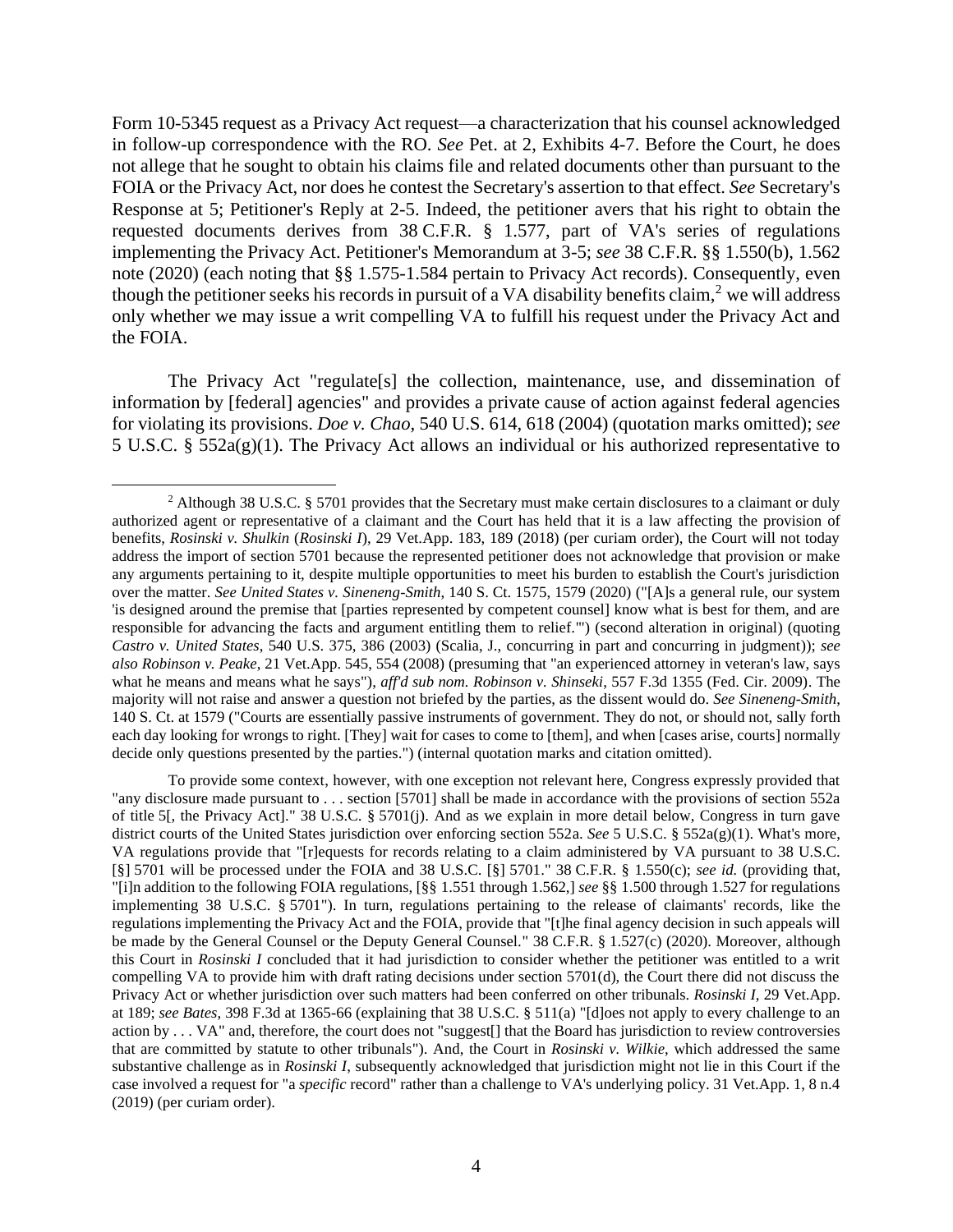access records pertaining to the individual. *See* 5 U.S.C. § 552a(d)(1). "The FOIA represents a carefully balanced scheme of public rights and agency obligations designed to foster greater access to agency records than existed prior to its enactment." *Kissinger v. Reps. Comm. for Freedom of the Press*, 445 U.S. 136, 150 (1980). The FOIA thus obligates agencies of the United States government to make their records "promptly available to any person," except those records specifically exempt from disclosure, 5 U.S.C. § 552(a)(3)(A), and the "statutory scheme authorizes federal courts to ensure private access to requested materials . . . . upon a showing that an agency has (1) 'improperly'; (2) 'withheld'; (3) 'agency records,'" *Kissinger*, 445 U.S. at 150 (quoting 5 U.S.C. § 552(a)(4)(B)). In both instances, Congress expressly vested jurisdiction over civil actions arising from the Privacy Act and the FOIA in the United States district courts. *See* 5 U.S.C. § 552(a)(4)(B) (providing that "the *district court* of the United States in the district in which the complainant resides, or has his principal place of business, or in which the agency records are situated, or in the District of Columbia, has jurisdiction to enjoin the agency from withholding agency records and to order the production of any agency records improperly withheld from the complainant") (emphasis added); 5 U.S.C. §  $552a(g)(1)$  (providing that an "individual may bring a civil action against the agency, and the *district courts* of the United States shall have jurisdiction in the matters under the provisions of this subsection") (emphasis added).

VA processes "[r]equests for records about an individual[] protected under the Privacy Act ... including one's own records ... under the FOIA and the Privacy Act." 38 C.F.R. § 1.550(b). Further, VA's regulations implementing the Privacy Act instruct that, if the Agency fails to respond to a request for access to records, "the individual must pursue the request with the Privacy Officer of the administration office . . . or staff office . . . that has custody over the records," and that denials of records requests may be appealed to the Office of General Counsel, who will render the final agency decision in such appeals. 38 C.F.R. § 1.580(b), (c) (2020); *see* 38 C.F.R. §§ 1.550(b), 1.577. The regulations pertaining to FOIA requests similarly require that an individual appeal FOIA request denials to the Office of General Counsel and further provide that, "[u]nless the requester has been deemed to have exhausted all administrative remedies, he or she must first appeal the adverse determination in accordance with this section before seeking review by a court." 38 C.F.R. § 1.559(b), (f) (2020).

## C. Jurisdiction

It is undisputed that the petitioner bears the burden of establishing that the Court has jurisdiction to act. In that regard, the petitioner solely contends that the Court has jurisdiction to provide the requested relief pursuant to the AWA. Petitioner's Memorandum at 2. He fails, however, to acknowledge that the AWA is not an independent source of, and may not extend, the Court's statutorily defined jurisdiction. *Baker Perkins, Inc.*, 710 F.2d at 1565; *see Pennsylvania Bureau of Corr.*, 474 U.S. at 43. As explained above, to demonstrate that the Agency action sought to be corrected—compliance with the Privacy Act and the FOIA—falls within the Court's jurisdiction would require a showing that the petitioner's request for records was made pursuant to a law affecting the provision of VA benefits, that VA's decision on the matter could be the subject of a Board decision, and that the Court would have subject matter jurisdiction to review the Board's decision.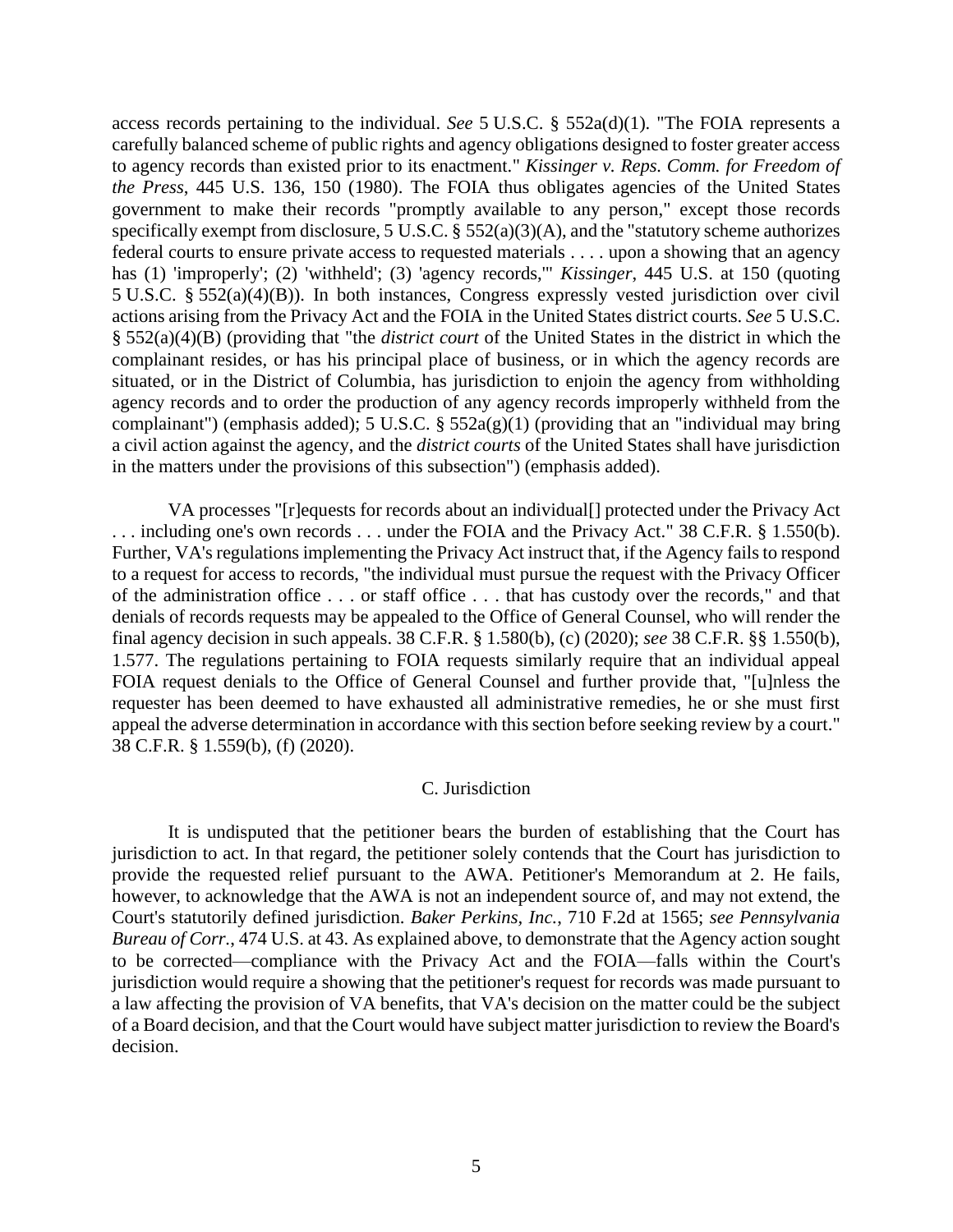Here, the Court concludes that the petitioner has not carried his burden of demonstrating that the Court has jurisdiction to issue the requested writ. To begin, he does not contend that, or explain how, the Privacy Act or FOIA constitutes "a law that affects the provision of benefits by the Secretary," such that it would fall within the Board's jurisdiction. 38 U.S.C. § 511(a); *see*  38 U.S.C. § 7104(a); *Bates*, 398 F.3d at 1359. Further, although the dissent would order that the Board issue a decision regarding the requested documents—documents that go beyond the petitioner's claims file, *see* Pet. at Exhibit 4—as noted above, VA regulations unambiguously delegate the authority to make final determinations regarding Privacy Act and FOIA requests to the VA Office of General Counsel, not the Board. 38 C.F.R. §§ 1.527, 1.559, 1.580.<sup>3</sup> The petitioner neither acknowledges these regulations, nor challenges the validity of the Secretary's delegation of authority therein. Accordingly, he has not demonstrated how the grant of a writ, in these circumstances, would lead to a final Board decision, a necessary predicate for this Court's jurisdiction. *Yi*, 15 Vet.App. at 267.

Moreover, as previously discussed, Congress explicitly provided that U.S. district courts shall have jurisdiction over civil actions arising from an agency's refusal to comply with Privacy Act and FOIA requests. 5 U.S.C. §§ 552(a)(4)(B), 552a(g)(1); *see Cofield v. United States*, 64 F. Supp. 3d 206, 214 (D.D.C. 2014) ("The federal courts . . . have exclusive jurisdiction over any claim . . . under the FOIA and the Privacy Act."); *Kuffel v. U.S. Bureau of Prisons*, 882 F. Supp. 1116, 1120 (D.D.C. 1995) ("Section 552(a)(4)(B) of FOIA grants U.S. district courts exclusive jurisdiction over FOIA cases."); *Treece v. United States*, 96 Fed. Cl. 226, 232 (2010) (dismissing the "plaintiff's claims under the Privacy Act . . . and the [FOIA] . . . because the federal district courts have exclusive jurisdiction over such matters"). Indeed, district courts have regularly addressed such matters, including cases seeking enforcement of VA's obligation to provide records. *See, e.g.*, *Conyers v. U.S. Dep't of Veterans Affairs*, No. 16-CV-00013, 2017 WL 722107, at \*8-11 (E.D.N.Y. Jan. 10, 2017); *Demoruelle v. Dep't of Veterans Affairs*, No. 16-00562, 2017 WL 2836989, at \*2-4 (D. Haw. June 30, 2017); *Wadhwa v. Dep't of Veterans Affairs*, 342 F. App'x.

<sup>3</sup> While our dissenting colleague would "order the Board—in the event the Secretary fails to provide such records—to provide a decision outlining the basis for such ruling," *post* at 7, any such order seems premature given that there is no indication in this case that a VA agency of original jurisdiction has made a decision on the petitioner's request or that any denial of his request has been placed into appellate status at VA. Further, our dissenting colleague simply assumes that acting on any such appeal would be the province of the Board. It is unclear how that conclusion meshes not only with §§ 1.527, 1.559, and 1.580 but also with § 20.1200, which provides that, where "an individual [is] seeking records pertaining to him or her," the Board will not act "on that individual's appeal" until the request is "reviewed and processed." 38 C.F.R. § 20.1200. Would the Board be required to fulfill the records request prior to acting on an appeal as to those records? Moreover, nothing in the materials now before the Court suggests that either Congress or VA created a separate system for benefits claimants to obtain their records. Rather, under 5 U.S.C. § 552a(d)(1), "any individual [may] gain access to his [own] record or to any information pertaining to him which is contained in the [agency] system." 5 U.S.C. §  $552a(d)(1)$ . And if the agency "refuses to comply with an individual request . . . the individual may bring a civil action against the agency, and the district courts of the United States . . . have jurisdiction." 5 U.S.C. § 552a(g)(1)(B); *see* 38 U.S.C. § 5701(j) (with the exception of certain contracting information, "any [records] disclosure made pursuant to this section *shall* be made in accordance with the provisions of section 552a of title 5") (emphasis added). In other words, the statutory scheme suggests that the petitioner has recourse to obtain his records and the means of appealing any denial of a request does not pass through the Board. *See Melvin v. U.S. Dep't of Veterans Affairs*, 70 F. Supp. 3d 350, 359 (D.D.C. 2014) (explaining the difference between Privacy Act claims against VA that are collateral to benefit determinations and finding that 38 U.S.C. § 511(a) did not deprive the district court of jurisdiction to hear the claim for "a Privacy Act violation for the VA's failure to provide to [the veteran] the audio tape of [the veteran's] Board of Veterans' Appeals hearing"), *aff'd*, No. 14-5263, 2015 WL 3372292 (D.C. Cir. May 6, 2015).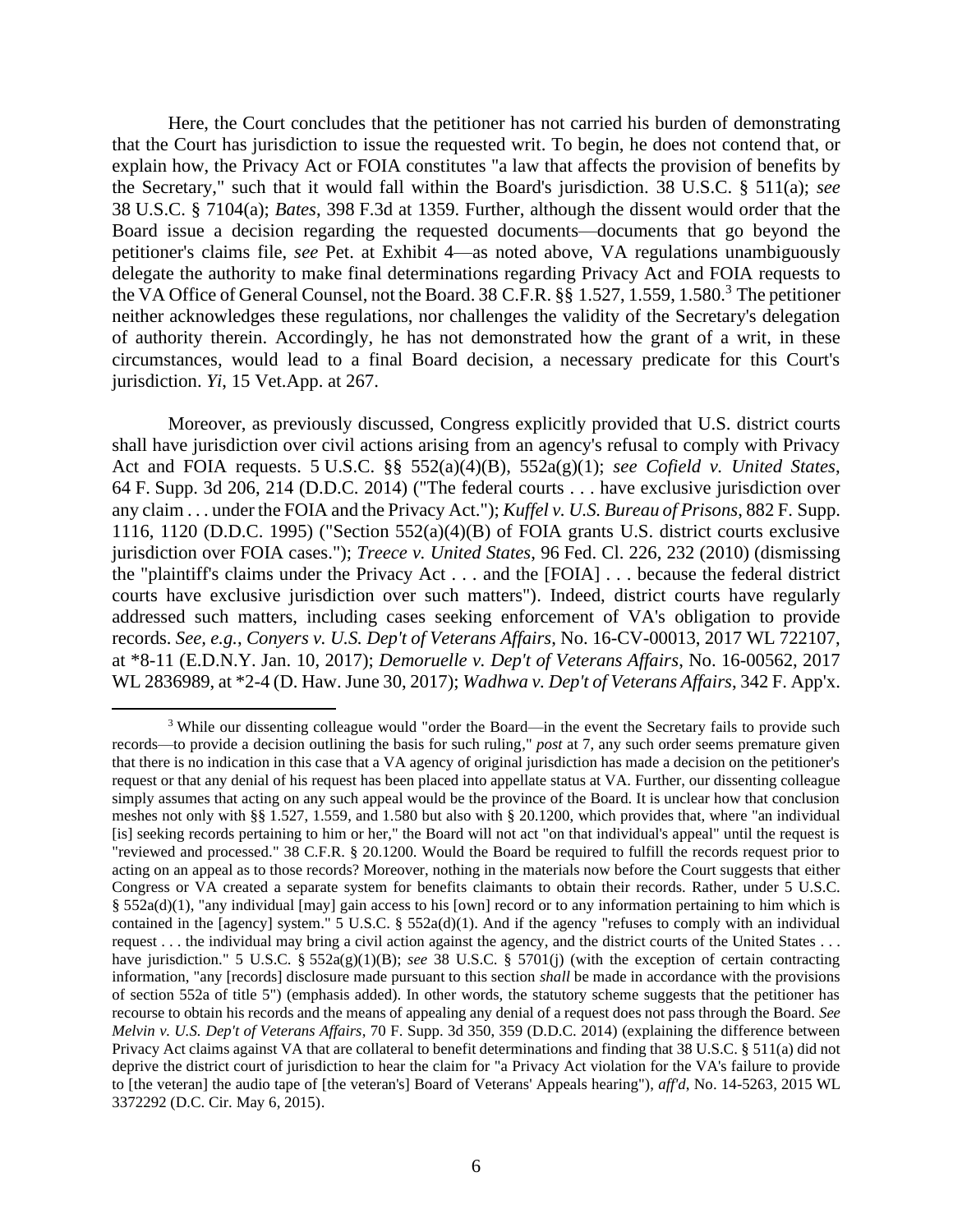860, 862-63 (3d Cir. 2009) (per curiam); *Kinman v. United States*, No. 16-cv-00329, 2016 WL 7165986, at \*5 (S.D. Ohio Dec. 7, 2016). The petitioner has not argued or demonstrated that this Court would nevertheless have subject matter jurisdiction over a VA decision concerning his Privacy Act and FOIA request. *See McNutt*, 298 U.S. at 188-89; *Bethea*, 2 Vet.App. at 255.

The Court therefore concludes that, because the petitioner has not shown that "the action sought to be corrected by mandamus is within this [C]ourt's statutorily defined subject matter jurisdiction," *Baker Perkins, Inc.*, 710 F.2d at 1565, he has not demonstrated that the petition is "in aid of [our] . . . jurisdiction[]" or "agreeable to the usages and principles of law." 28 U.S.C. § 1651(a). Simply put, the Court cannot compel VA to act on a matter over which the petitioner has not demonstrated we would have subject matter jurisdiction to review.

However, as a final matter, the Court expresses concern that there has been a 1-year delay so far in processing the petitioner's Privacy Act and FOIA request. Because the Board would likely not adjudicate his appeal until that request is processed, *see* 38 C.F.R. § 20.1200, further delay in processing his request could not only delay a decision on his claims but also potentially frustrate the Court's review of a final Board decision. These are serious matters that the Agency should be mindful of regardless of what tribunal may ultimately have jurisdiction to address them.

Upon consideration of the foregoing, it is

ORDERED that the petition for extraordinary relief in the form of a writ of mandamus is DISMISSED.

## DATED: December 22, 2020

TOTH, *Judge*, dissenting: I agree with the panel that neither the Board nor this Court has jurisdiction to hear civil actions concerning VA's compliance with the Freedom of Information Act (FOIA) or Privacy Act. 5 U.S.C. § 552(a). However, by requesting (through counsel) *his own records* to pursue *his pending claim* for veterans benefits, Mr. Lawrence is not raising a FOIA or Privacy Act issue in any meaningful sense; he doesn't seek monetary damages, for example, or the publication of documents related to VA's internal operations. Instead, he claims that VA's own regulations require it to provide him evidence relevant to his ongoing benefits case. I respectfully dissent and would order the Board—in the event the Secretary fails to provide such records—to provide a decision outlining the basis for such ruling, per 38 U.S.C. §§ 511 and 7104.

A defining feature of the veterans benefits system is that Congress expressly stripped federal courts of any jurisdiction to review decisions of the Secretary under laws affecting such benefits. 38 U.S.C. § 511(a). This Court has held that 38 U.S.C. § 5701, which addresses VA disclosure obligations for records related to pending benefits claims, affects the provision of veterans benefits. *See Rosinski v. Wilkie*, 31 Vet.App. 1, 6 (2019). Therefore, a federal district court has no jurisdiction to consider the Secretary's compliance with section 5701's disclosure provisions, unless the veteran seeks monetary damages or relief unrelated to the pursuit of benefits. Only the Secretary, via the Board, can adjudicate matters related to a benefits claim, 38 U.S.C. §§ 511, 7104. And only this Court has jurisdiction to review that decision. *Id.* §§ 511(b)(4), 7252; *Veterans for Common Sense v. Shinseki*, 678 F.3d 1013, 1031 (9th Cir. 2012) (en banc) ("Congress